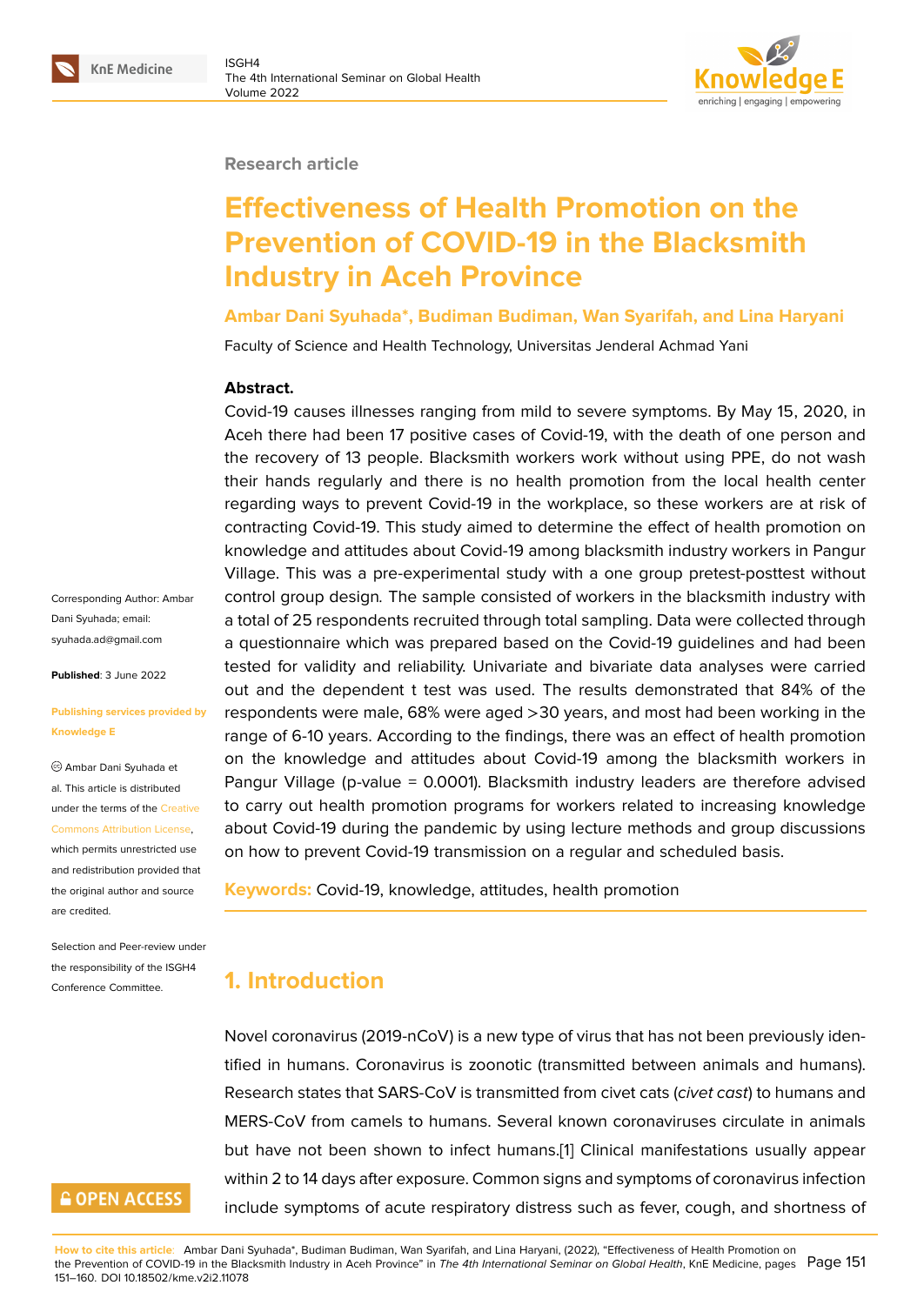breath. In severe cases, it can cause pneumonia, acute respiratory syndrome, kidney failure, and even death.[2]

Initially, this disease was temporarily named 2019 *novel coronavirus* (2019-nCoV), then WHO announced a new name on February 11, 2020, namely *coronavirus disease* (COVID-19) caused by [the](#page-8-0) virus *Severe Acute Respiratory Syndrome Coronavirus-2* (SARS-CoV-2).[3] The virus can be passed from person to person and has spread widely in China and more than 190 other countries and territories. On March 12, 2020, WHO declared COVID-19 a pandemic. As of May 15, 2020, there were 4,307,287 cases and 295[,1](#page-8-1)01 deaths worldwide. Meanwhile, in Indonesia, 16,006 cases have been confirmed positive for COVID-19 and 1,043 deaths have been confirmed by 215 countries affected.[4]

The first COVID-19 was reported in Indonesia on March 2, 2020, with two cases. Data on March 31, 2020, showed that there were 1,528 confirmed cases and 136 deaths. The COVID-1[9](#page-9-0) mortality rate in Indonesia is 8.9%, this figure is the highest in Southeast Asia. On May 15, 2020, there were 17 confirmed cases of COVID-19 in Aceh with the death of 1 person and the recovery of 13 people. Gayo Lues Regency is one of the areas in Aceh Province that has spread COVID-19 with an incidence of 2 positive COVID-19 people.[5] Efforts that can be done to reduce transmission are by doing prevention. Health promotion is an effort to market or introduce health to the public so that they are willing and able to maintain and improve their health independently. In health promotio[n,](#page-9-1) there are five arrangements, namely household arrangements, school arrangements, workplace arrangements, public places arrangements, and health facilities arrangements.[6]

Health promotion efforts are carried out in the workplace, in addition to being able to overcome, maintain, improve and protect their health. By implementing health promotion in the workplace, will in[cre](#page-9-2)ase work productivity and create a healthy work environment. Implementing health promotion in the workplace can have a positive impact on the work environment and society. [7]Health promotion in the workplace is a process that allows workers to increase control over their health, namely controlling the determinants or factors that affect their health.[8]

The home industry is a[n e](#page-9-3)ffort to find the benefits or benefits of the physical form of an item so that it can be used to meet needs and be done at home. Small industrial activities or household crafts [ar](#page-9-4)e generally secondary jobs for farmers and villagers, which means they are an additional source of income.[9] Home industry is a place for processing iron into a machete. A machete is a sharp weapon made of ordinary iron and is used as a cutting tool or slashing tool, a machete is also commonly used for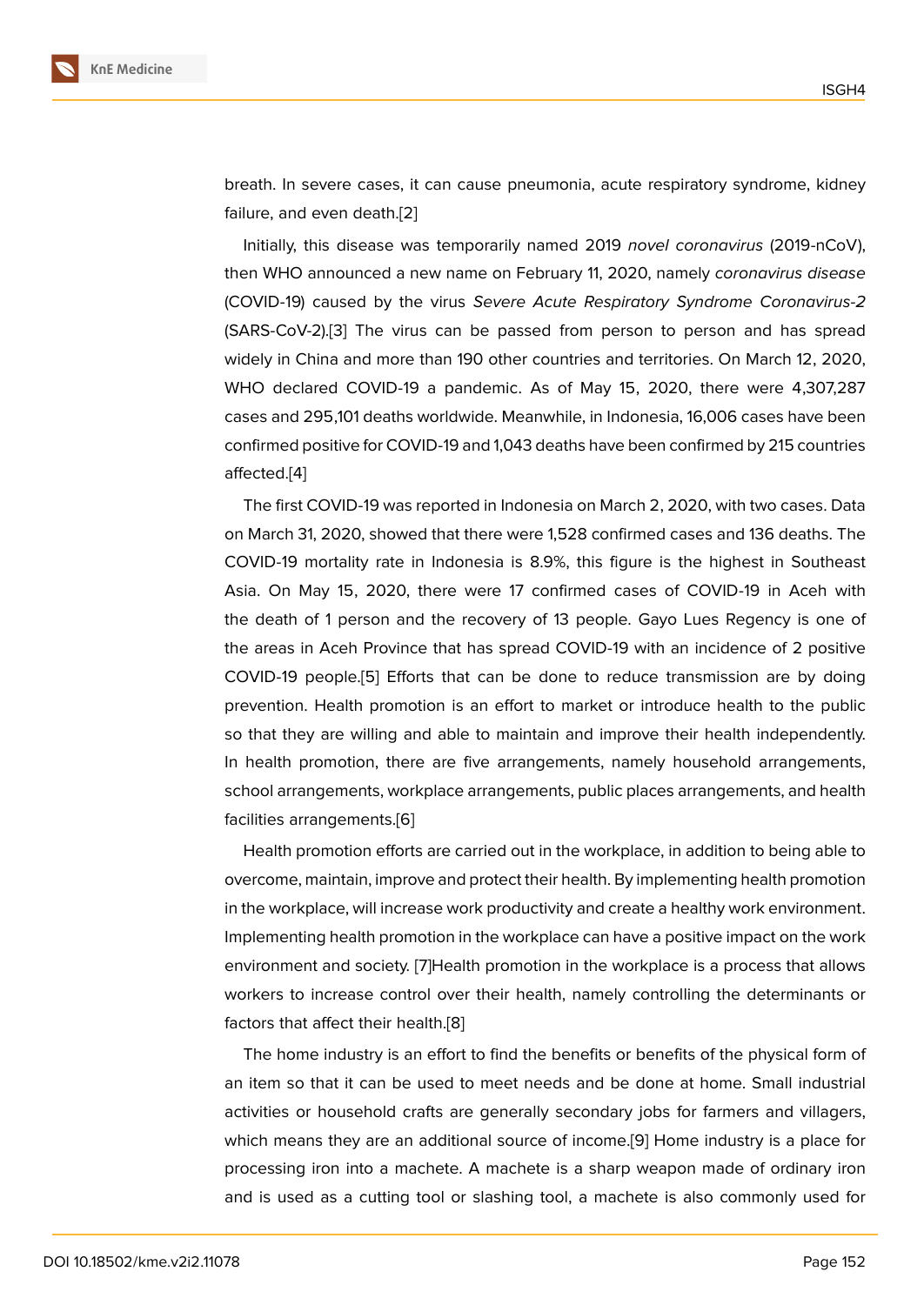agricultural tools by the community, where this home industry was founded in 1990 until now and began to be formed into the Occupational Health Unit Post (UKK). in 2017. This blacksmith business is a hereditary business and the workers are neighbors and the surrounding community.

The results of a preliminary study conducted in May 2020 at the Home Industry interviewed 7 workers and found that during their work they did not use masks because there was no PPE subsidy from the government, they also did not routinely wash their hands with soap and running water or use *hand sanitizer. sanitizer* due to the unavailability of soap and a place to wash hands at work, workers also do not pay much attention to health protocols due to Covid-19 cases which are not too high in the Gayo area, this home industry also only gets health checks and health promotions every three months even during the pandemic they did not receive any health promotion from the local puskesmas. The education of workers is still low. 3 workers did not graduate from elementary school, 3 graduated from elementary school, and 1 graduated from junior high school. Based on the results of interviews with 7 workers, they said that they were not too worried about the spread of Covid-19 because according to them Covid-19 only existed in big cities as they saw on television. The low level of knowledge of workers about how to prevent Covid-19 is one of the factors causing the behavior of not wanting to know about the importance of paying attention to health protocols in preventing the spread or transmission of Covid-19 in the workplace. Hakim's research (2021) shows that health promotion through social media has an effect on COVID-19 prevention behavior in urban communities in 2020. The more effective the media in providing health promotion, the individual's behavior in preventing COVID-19 will increase.[10]. Based on the explanation above, the researcher is interested in studying with the aim of know the effect of health promotion on knowledge and attitude of prevention of transmission Viruscorona (Covid-19) on Workers at Home Industry

# **2. Methods**

#### **2.1. Study Design**

The research design used in this study *a pre-experimental* design with *one group pretest-posttest without control* that researchers do previous observations, then look at the changes that occur after the treatment.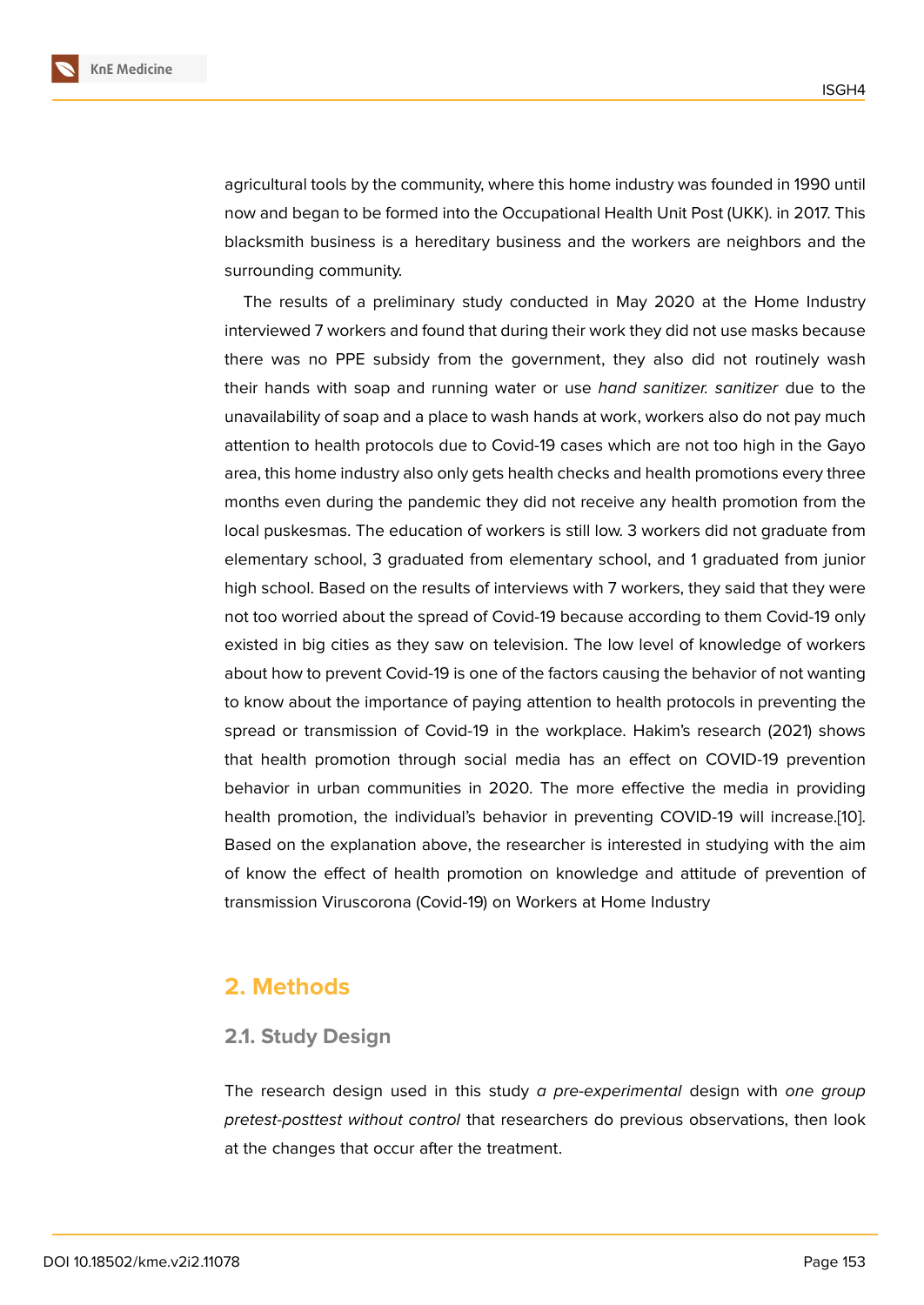

This research was conducted in Pangur Village, Dabun Gelang District, Gayo Lues Regency, Aceh Province. The population in this study were workers who worked in the home blacksmith industry were 25 people. The sample used for the experiment was 25 people. The sampling technique used in this study was total sampling.

#### **2.3. Instrument**

The questionnaire was first tested for validity and reliability to get the right measuring instrument. The questionnaire test was conducted on 20 blacksmith workers in Bukit Village and Ulun Tanoh Village. A validity test was carried out at the home industry of blacksmiths in Bukit Village and Ulun Tanoh Village on 20 respondents with r table used as a comparison of 0.444. Based on the results of the validity test of the research instrument, it was found that from the 18 question items there were 4 valid questions, namely questions (3, 4, 6, and 7) the questions were valid because r count was greater than r table (0.444), and 14 items were invalid questions. namely questions number (1, 2, 5, 8, 9, 10, 11, 12, 13, 14, 15, 16, 17 and 18) where r count is smaller than r table (0.444), the final decision is taken. Question items numbered 1, 2, 5, 8, 9 to 18 question sentences were corrected and continued to be used considering that the question items were important to be used as research instruments.

#### **2.4. Data collection procedure**

All procedures carried out in this study, involving human participants complied with the ethical standards of national research committees and/or institutions. This study was designed and conducted by the ethical principles established by Stikes General Achmad Yani Cimahi. Therefore, ethical approval was obtained from the Ethics Research Committee of the General Achmad Yani Cimahi Sticks Ethics with No. 41 /KEPK/ VIII /2020. Before the intervention, respondents were given a questionnaire to measure their initial knowledge (*pretest*), then respondents were given intervention in the form of health promotion. Health promotion lasted for 60 minutes consisting of lectures and also 30 minutes consisting of group discussions. The main contents of health promotion topics include: understanding the coronavirus (Covid-19), symptoms of Covid-19, modes of transmission of Covid-19, clinical symptoms of Covid-19, prevention of Covid-19, treatment of Covid-19, and measures to prevent Covid-19. all workplaces. After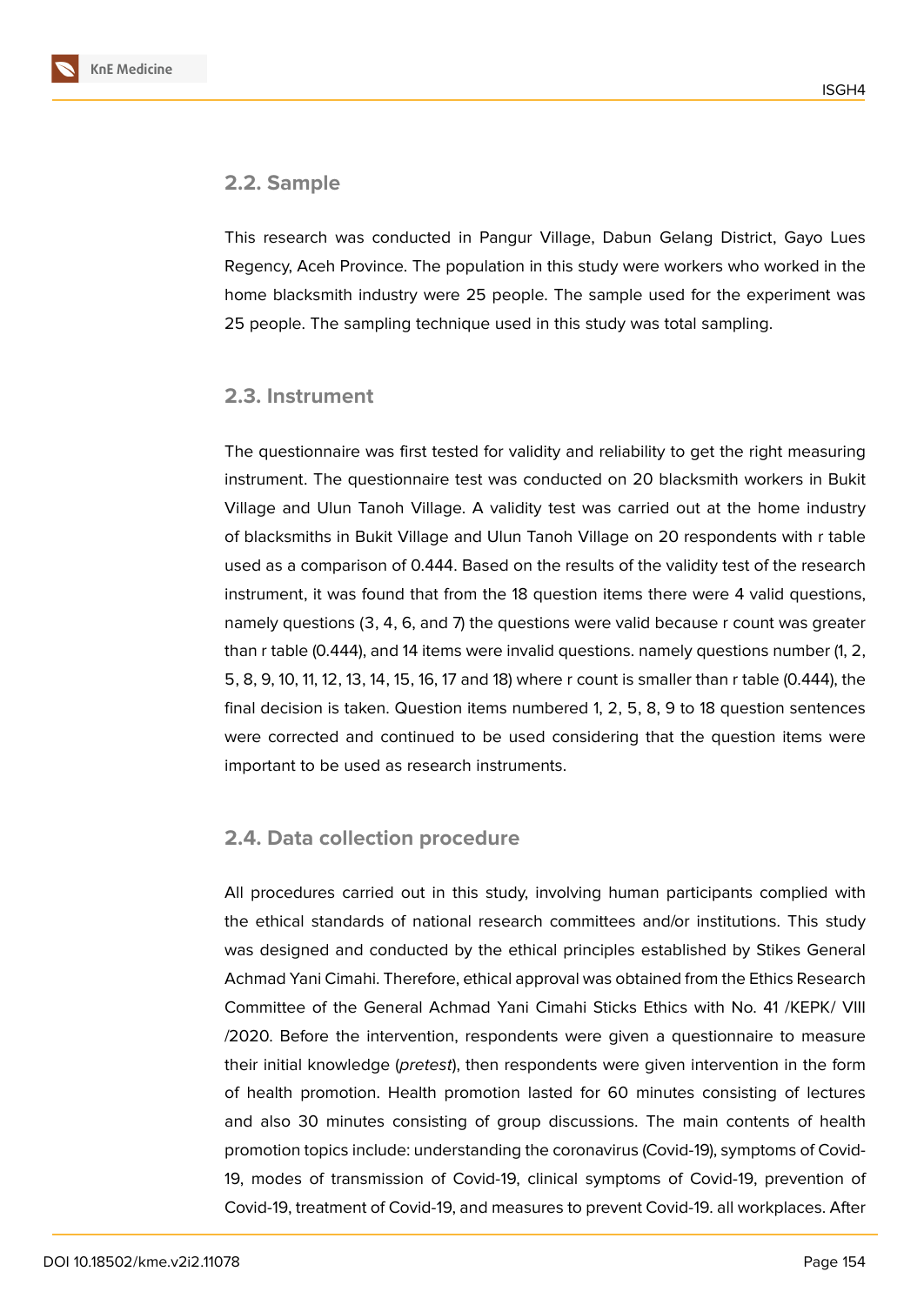being given the intervention, respondents were given a questionnaire again for the final knowledge measurement (*posttest*). This was done to determine the effect of health promotion on knowledge about how to prevent the transmission of the coronavirus (Covid-19) to workers in the blacksmith home industry.

#### **2.5. Data analysis**

This study used univariate and bivariate data analysis. Univariate analysis was used to tabulate the frequency of demographic statistics. Bivariate analysis was conducted to examine the relationship between the independent variable and the dependent variable using the paired sample T-Test*.* This test was conducted to determine the effect of health promotion on knowledge and attitudes of preventing transmission of the Corona Virus (Covid-19) among Workers in the Home Industry of Blacksmiths.

# **3. Results**

| No | <b>Variable</b>       | F  | %  |
|----|-----------------------|----|----|
| 1  | Gender                |    |    |
|    | Male                  | 21 | 84 |
|    | Female                | 4  | 16 |
| 2  | Age                   |    |    |
|    | <30 years             | 8  | 32 |
|    | >30 years             | 17 | 68 |
| з  | <b>Working period</b> |    |    |
|    | <1 year               | 2  | 8  |
|    | 1-5 years             | 7  | 28 |
|    | 6-10 years            | 12 | 48 |
|    | >10 years             | 4  | 16 |

Table 1: Characteristics of Blacksmith Workers in Pangur Village.

Table 1 describes the characteristics of the respondents of the blacksmith workers in Pangur Village, male as much as 84%, the most age >30 years as much as 68%, while the working period the most in the range of 6-10 years is 48%..

Table 2 explains that the average knowledge score of blacksmith home industry workers before health promotion is 11.92 with a standard deviation of 2.51 and the average knowledge score of blacksmith workers after health promotion is 15.52 with a standard deviation 2.05, it can be seen that the mean difference in knowledge of blacksmith workers before and after health promotion is 3.60 with a standard deviation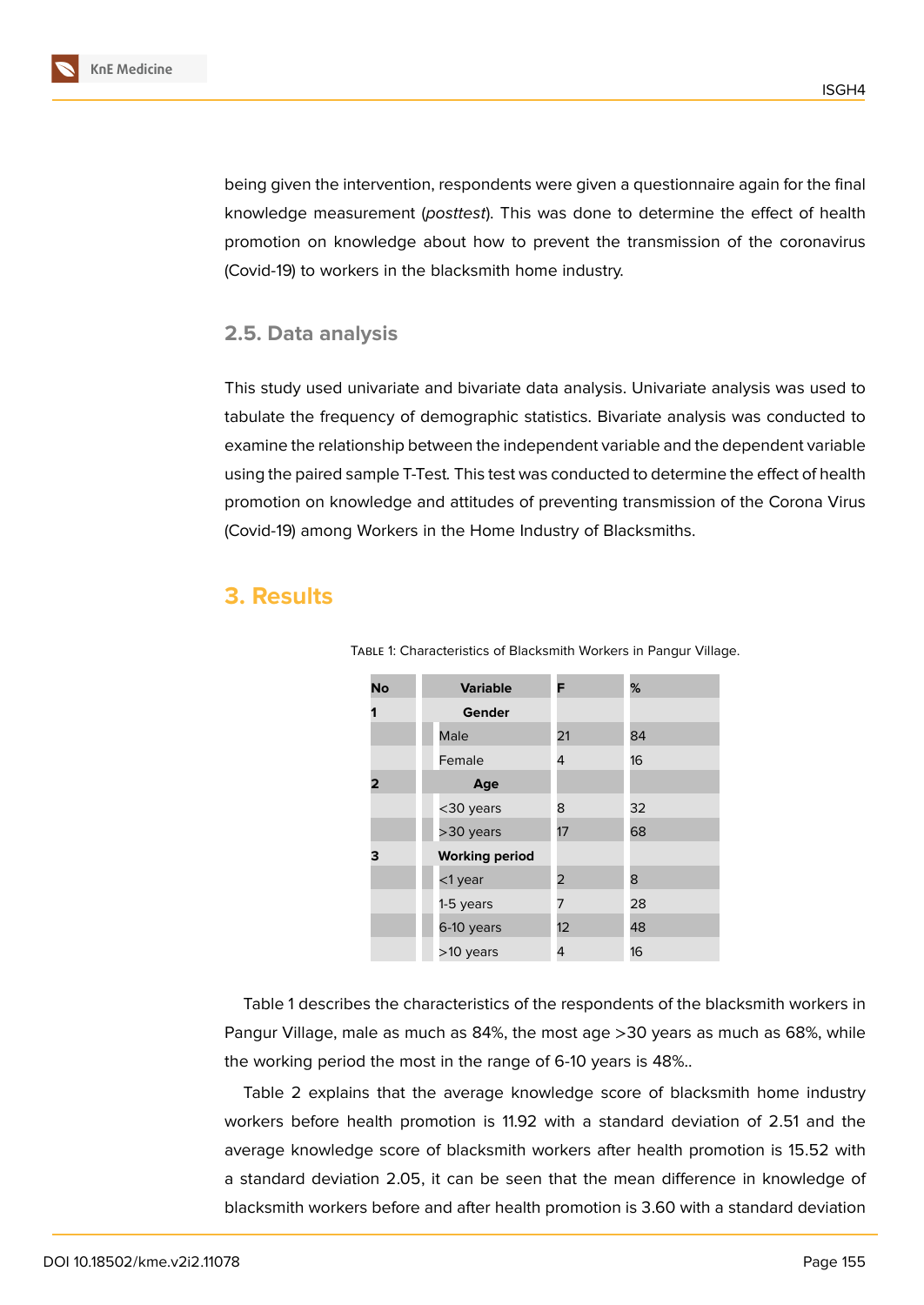| Variable                       | Mean  | <b>SD</b> | <b>SE</b> | <b>P-Value</b> | N  |
|--------------------------------|-------|-----------|-----------|----------------|----|
| Knowledge                      |       |           |           |                |    |
| <b>Before Health Promotion</b> | 11.92 | 2.51      | 0.50      | $0.0001*$      | 25 |
| <b>After Health Promotion</b>  | 15.52 | 2,05      | 0.42      |                |    |
| $*_{\text{D} < 0.05}$          |       |           |           |                |    |

Table 2: The Effect of Health Promotion on Knowledge About Prevention of Covid-19 Transmission in Blacksmith Workers

of 1.87. The results of the statistical test P-value = 0.0001, it can be concluded that there is a difference significant increase in the average knowledge worker blacksmith before and after health promotion

Table 3: Health Promotion Effect Against Attitudes About How Prevenng Covid-19 In Pekeja Blacksmith.

| <b>Variables</b>                        | Mean  | <b>SD</b> | <b>SE</b> | <b>P-Value</b> | N  |
|-----------------------------------------|-------|-----------|-----------|----------------|----|
| Attitudes                               |       |           |           |                |    |
| <b>Before Health Promotion</b>          | 10.52 | 2.434     | 0.487     | 0.0001*        | 25 |
| After Health Promotion                  | 16.04 | 1.567     | 0.313     |                |    |
| $\ast$ $\cdot$ $\land$ $\land$ $\vdash$ |       |           |           |                |    |

\*p<0,05

Table 2 explains that the average score of attitudes of homeworkers in the blacksmith industry before health promotion is 10.52 with a standard deviation of 2.43 while the average score of the attitude of blacksmith workers after health promotion is 16.04 with a standard deviation of 1.56. The mean value of the difference in attitudes of blacksmith workers before and after health promotion is 5.52 with a standard deviation of 0.87. The results of the statistical test P-value = 0.0001, it can be concluded that there is a difference significant average increase blacksmith worker attitudes before and after health promotion

Figure 1 describe that of the 18 questions asked of the 25 respondents before treatment, questions that score the lowest answer is about how to protect workers from Covid-19 in the workplace by 28%, while the highest answer scores are questions about the mana[ge](#page-6-0)ment of sick workers, how to wash hands, actions against new workers who enter the red zone with each score 88%. After treatment, the lowest answer score was the question of protecting workers from Covid-19 in the workplace by 48%, while the highest score was on the question of the length of covid-19 and the length of incubation of covid-19 by 100%.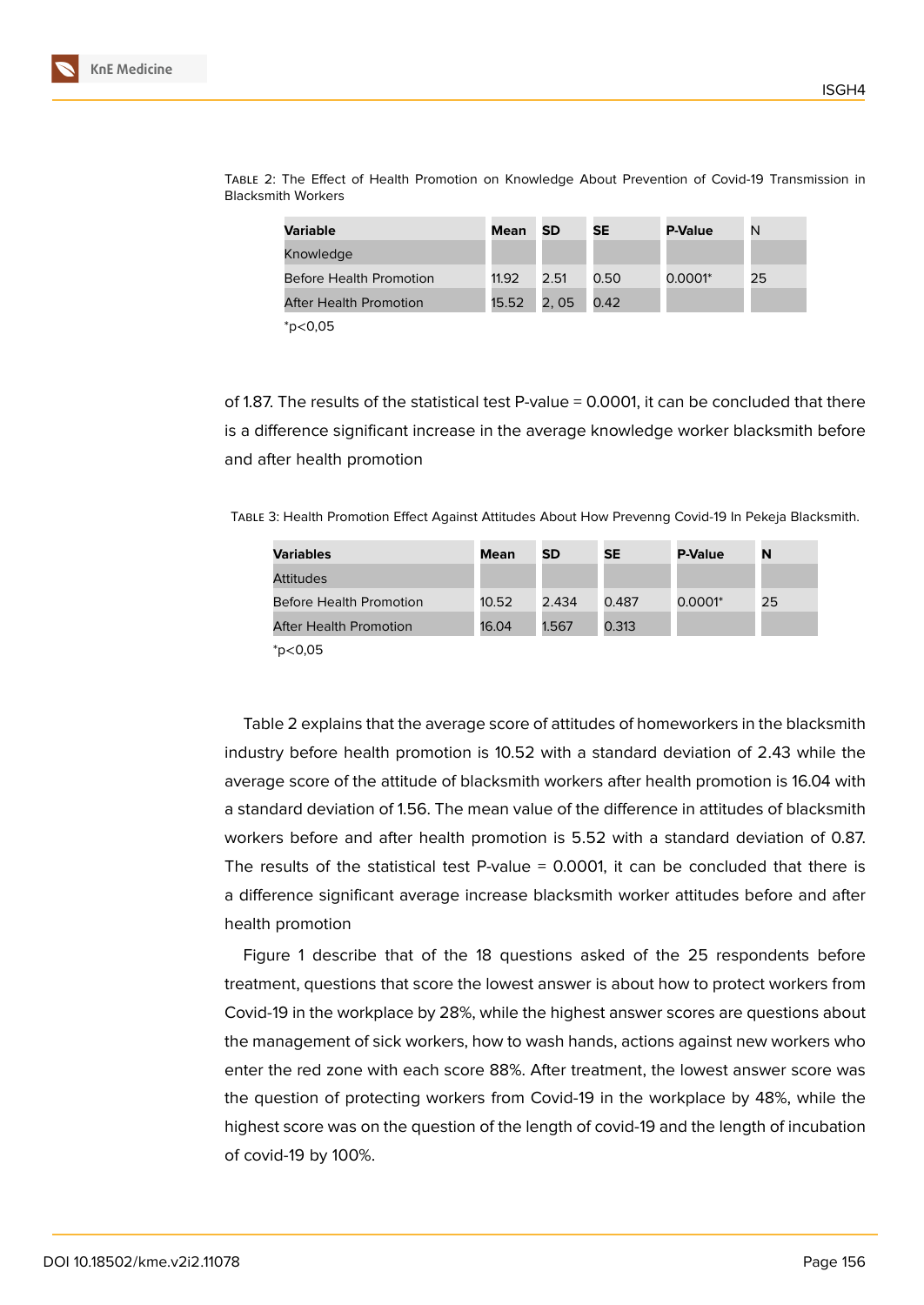

<span id="page-6-0"></span>**Figure** 1: Distribution of Respondents' Answers Based on Knowledge of Blacksmith Workers.

# **4. Discussion**

Knowledge of cognition is a very important domain in shaping one's actions (Overt behavior). Behavior that is based on knowledge will be more lasting than behavior that is not based on knowledge. So, if the respondent has good knowledge about preventing Covid-19, then the behavior of preventing COVID-19 in adolescents will become a normal thing and can become a good habit. Based on the results above, the researchers concluded that there was a significant effect of increasing the average knowledge of blacksmith workers before and after being given health promotion, the average score of knowledge before the promotion of occupational safety and health about covid-19 was 11.92 then increased to 15.52 with value  $P = 0.0001$ . A person's knowledge is mostly obtained through the senses of hearing and the senses of sight.[6] so that, with the two methods of health promotion carried out by researchers, the lecture method with slides and video media and the group discussion method with leaflet media that rely on the use of the senses of hearing and senses vision greatly all[ow](#page-9-2)s the knowledge of blacksmith workers to increase after being given health promotion. This is proven based on graph 1 of the 18 questions asked, there is an increase in the percentage for each question, meaning that the respondent can understand the information conveyed at the time of the study. This study also found that the attitude of respondents after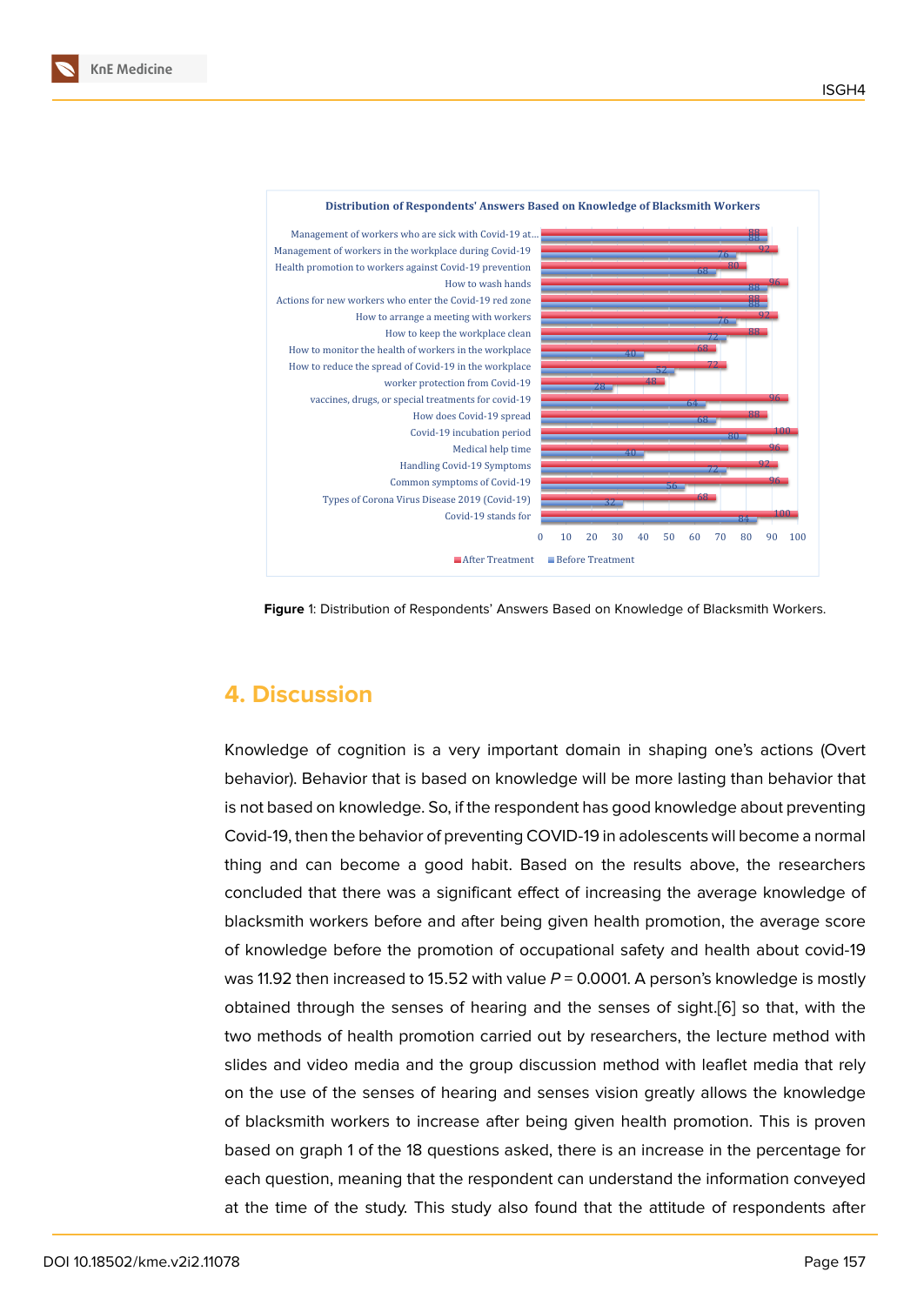giving education experienced a positive change, as evidenced by the results of the initial average score of 10.52 then increased to 16.04 after health promotion.

Health promotion with the lecture method is one of the direct or face-to-face counseling. When face to face respondents received all body messages well so that the power of memory was much stronger. The process of memory formation begins with the receipt of various stimuli received by the five senses by the memory sensors in the hypothalamus. The process of forming short-term memory (short term memory) begins in the hypothalamus. Information received by short-term memory is still easily forgotten, but if an object is considered important and meaningful, then the process of moving memory to long-term will begin. The process of forming long-term memory occurs in the anterior pituitary lobe. Long-term memory that is formed in the brain may be lost or forgotten, but it can be stimulated again so that it can be remembered.[11]

According to Silberman in Bahruddin [12] explains that learning requires mental involvement. Learning by listening alone will make someone forget, by looking will make someone remember a little, and having a discussion will make someone [re](#page-9-5)member also understand what is being conveyed, the [me](#page-9-6)thod used in this research is the lecture method and group discussion which is a form of learning. by listening, seeing as well as conducting discussions and based on the existing theory this research can make someone remember the new material or knowledge provided and understand it so that this can be a factor that makes the knowledge of blacksmith workers increase after being given health promotion. The results of this study are following the results of research conducted by Sugandi, Wahyuni which showed that there was a significant effect of health promotion using printed media (stickers) on increasing knowledge of bird traders with a p-value =  $0.002$ . [13]

This study conducted by Syatiawati et al showed that health promotion through lecture and discussion methods was effective in increasing reproductive health knowledge in 7th-grade junior high school stud[ents](#page-9-7) with a p-value = 0.001.[14] Research conducted by Stauri also shows that there is an increase in the average knowledge of the use of PPE after being given health education. The average level of knowledge before being given health education was 7.40 (30.4%) into the categ[ory](#page-9-8) of lack of knowledge and after being given health education the average level of knowledge became 17.67 (78.2%) into the category of knowledge good, p-value = 0.0001 which means there is a significant difference in knowledge of Personal Protective Equipment before and after being given health education.[15]

Another study conducted by Siregar also showed that there was an increase in the average knowledge of welding workers before and after health promotion regarding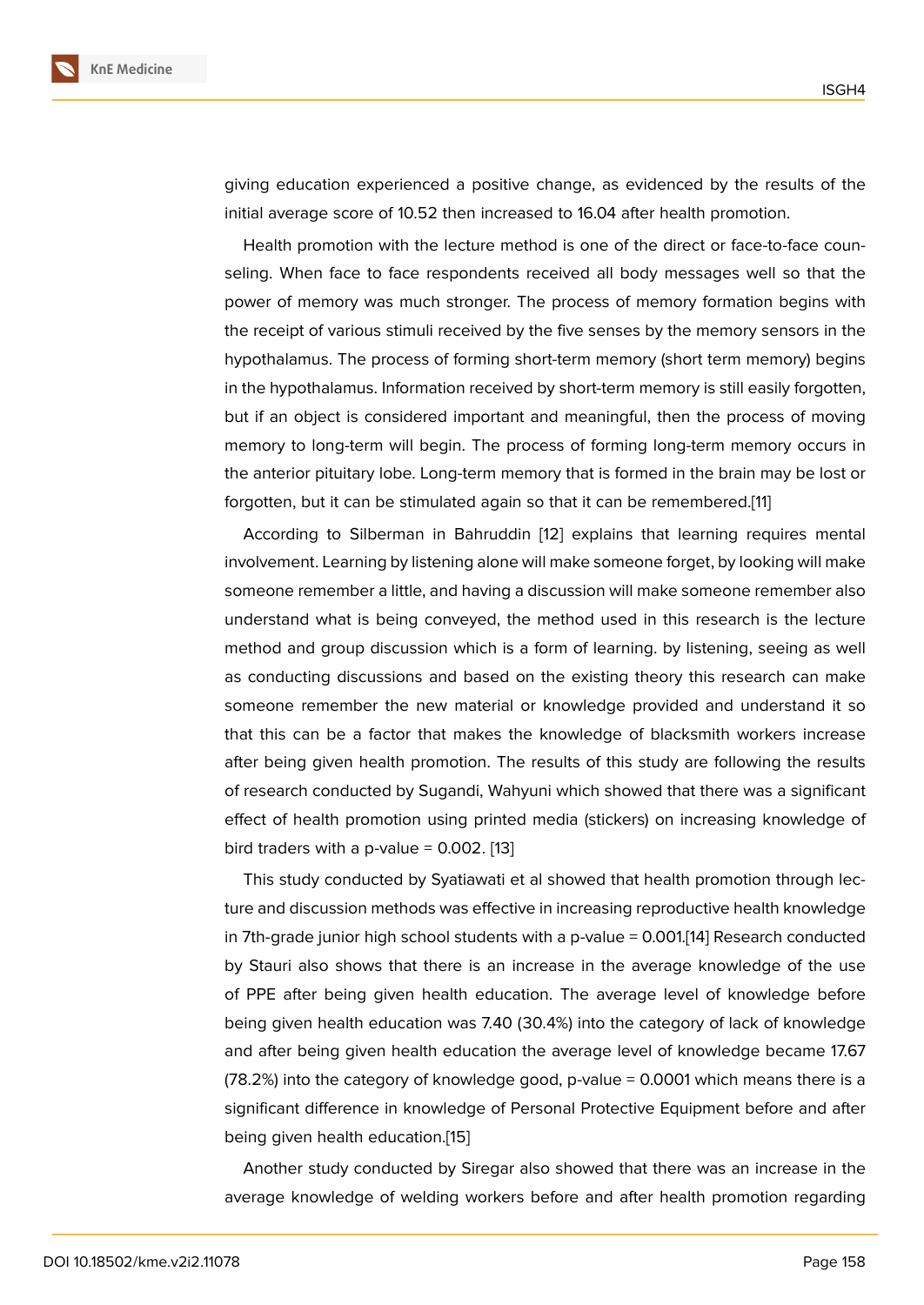Personal Protective Equipment with the lecture method, namely 11.05 before health promotion was carried out to 15.71 after health promotion, p-value = 0.0001 which means that there is a significant difference in knowledge of Personal Protective Equipment before and after being given counseling using the lecture method and group discussion.[16]

## **5. Con[clu](#page-9-9)sion**

In general, the characteristics of the respondents of the blacksmith workers in Pangur Village are 84% male, the most age >30 years is 68%, while the most working period is in the range of 6-10 years, which is 48%. There is a significant difference in the average knowledge and attitudes of homeworkers in the blacksmith industry before and after being given health promotion with a P-value = 0.0001. It is recommended to carry out a health promotion program for homeworkers in the blacksmith industry by using the lecture method and group discussions on how to prevent the transmission of Covid-19 on a regular and scheduled basis during the pandemic to break the chain of the spread of Covid-19 such as, routinely washing hands using soap and running water. or *hand sanitizer*, use a mask and maintain a minimum distance of 1 meter between one worker and another

# **Acknowledgment**

Research institute and community service high school of health science Jenderal Achma Yani Cimahi

### **References**

- [1] Liu PL. COVID-19 information on social media and preventive behaviors: Managing the pandemic through personal responsibility. Social Science Medicine. 2021;277:113928-113936.
- [2] Indonesian Ministry of Health. Guidelines for preparedness for infection with novel coronavirus (2019-nCoV). Kemenkes. 2020 Maret 27. Jakarta.2020 Available from: https://www.kemkes.go.id/resources/download/info-terkini/COVID-19dokumenresmi/REV-04\_Pedoman\_P2\_COVID-19\_27Maret2020\_TanpaTTD.pdf
- <span id="page-8-1"></span><span id="page-8-0"></span>[3] World Health Organization (WHO). Naming the coronavirus disease (COVID-[19\) and the virus that causes it. WHO. 2020 March 1 Available from:](https://www.kemkes.go.id/resources/download/info-terkini/COVID-19 dokumen resmi/REV-04_Pedoman_P2_COVID-19_ 27 Maret2020_Tanpa TTD.pdf)